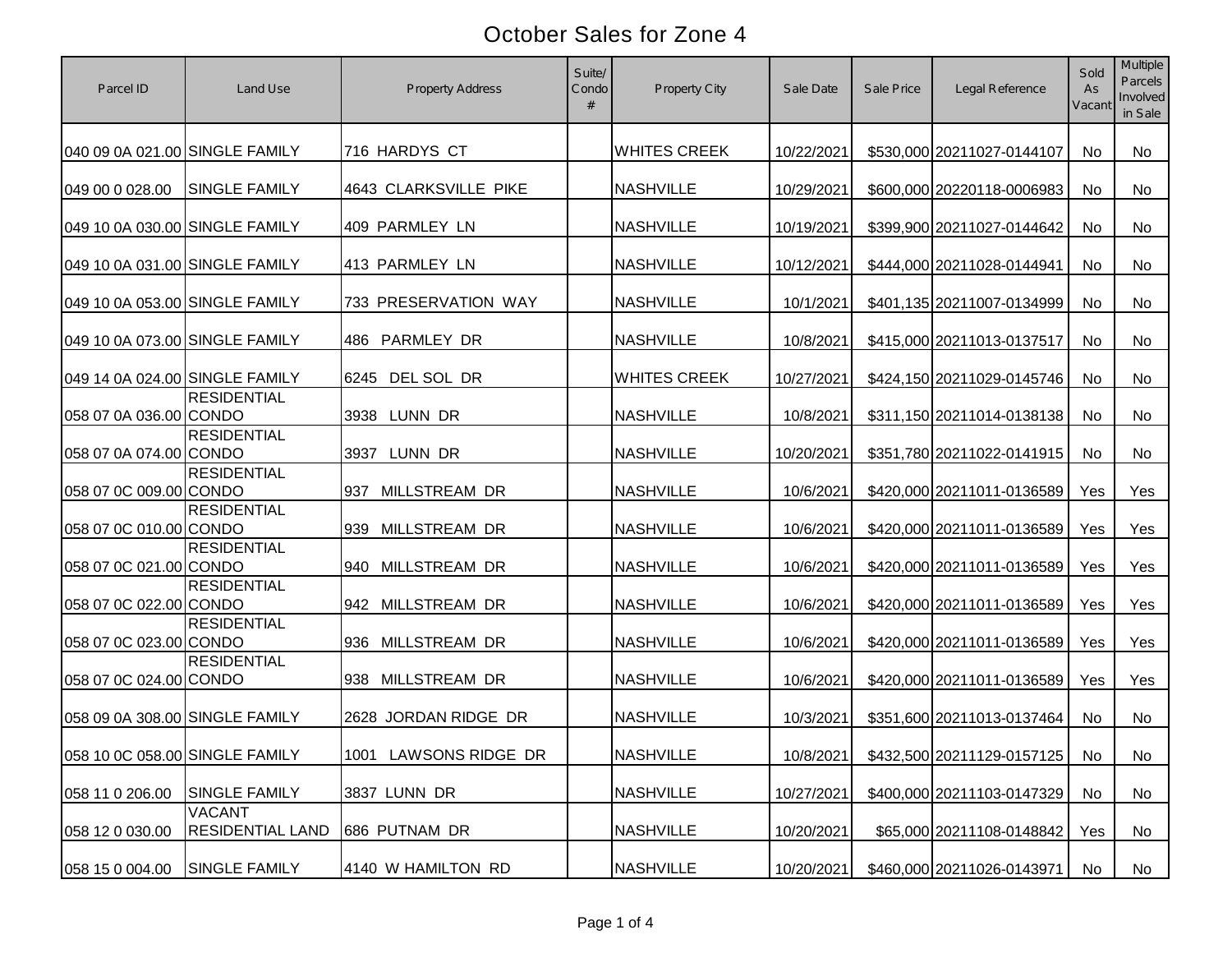| Parcel ID                      | Land Use                                 | <b>Property Address</b> | Suite/<br>Condo | Property City    | Sale Date  | Sale Price | Legal Reference            | Sold<br>As<br>Vacant | Multiple<br><b>Parcels</b><br>Involved<br>in Sale |
|--------------------------------|------------------------------------------|-------------------------|-----------------|------------------|------------|------------|----------------------------|----------------------|---------------------------------------------------|
| 058 15 0 167.00                | <b>SINGLE FAMILY</b>                     | 4108 HOME HAVEN DR      |                 | <b>NASHVILLE</b> | 10/15/2021 |            | \$390,000 20211026-0143509 | No                   | No                                                |
| 058 16 0 061.00                | <b>SINGLE FAMILY</b>                     | 221 HAYNES PARK DR      |                 | <b>NASHVILLE</b> | 10/18/2021 |            | \$355,000 20211028-0145093 | No                   | No                                                |
| 058 16 0 085.00                | <b>SINGLE FAMILY</b>                     | 424 KINGVIEW CT         |                 | <b>NASHVILLE</b> | 10/26/2021 |            | \$190,000 20211108-0149081 | No                   | No                                                |
| 058 16 0 118.00                | <b>SINGLE FAMILY</b>                     | 357 KINGVIEW DR         |                 | <b>NASHVILLE</b> | 10/19/2021 |            | \$195,000 20211029-0145639 | No                   | No                                                |
| 059 04 0A 109.00 SINGLE FAMILY |                                          | 3191 BRIDGEPOINT DR     |                 | <b>NASHVILLE</b> | 10/4/2021  |            | \$335,500 20211008-0135467 | No                   | No                                                |
| 059 04 0A 182.00 SINGLE FAMILY |                                          | 2859 CREEKBEND DR       |                 | <b>NASHVILLE</b> | 10/14/2021 |            | \$256,000 20211021-0141399 | No                   | No                                                |
| 059 05 0 204.00                | <b>SINGLE FAMILY</b>                     | 4167 BOBWHITE DR        |                 | <b>NASHVILLE</b> | 10/5/2021  |            | \$211,000 20211008-0135528 | No                   | No                                                |
| 059 08 0 197.00                | <b>SINGLE FAMILY</b>                     | 2988 CLAYMILLE BLVD     |                 | <b>NASHVILLE</b> | 10/29/2021 |            | \$245,290 20211117-0153264 | No                   | No                                                |
| 059 09 0 102.00                | <b>SINGLE FAMILY</b>                     | 4034 BOYD DR            |                 | <b>NASHVILLE</b> | 10/5/2021  |            | \$218,500 20211007-0134937 | No                   | No                                                |
| 059 13 0 105.00                | <b>SINGLE FAMILY</b>                     | 3919 FLICKER DR         |                 | <b>NASHVILLE</b> | 10/1/2021  |            | \$66,000 20211006-0134195  | No                   | No                                                |
| 059 14 0 101.00                | <b>SINGLE FAMILY</b>                     | 3813 BOATNER DR         |                 | <b>NASHVILLE</b> | 10/12/2021 |            | \$319,000 20211014-0138257 | No                   | <b>No</b>                                         |
| 059 14 0 113.00                | <b>SINGLE FAMILY</b>                     | 766 RINGGOLD DR         |                 | <b>NASHVILLE</b> | 10/25/2021 |            | \$380,000 20211028-0145169 | No                   | No                                                |
| 059 14 0 147.00                | <b>SINGLE FAMILY</b>                     | 3841 CROUCH DR          |                 | <b>NASHVILLE</b> | 10/8/2021  |            | \$235,000 20211012-0136731 | No                   | No                                                |
| 059 14 0 239.00                | <b>SINGLE FAMILY</b>                     | 3824 BUENA VISTA PIKE   |                 | <b>NASHVILLE</b> | 10/27/2021 |            | \$200,000 20211105-0148482 | No                   | <b>No</b>                                         |
| 059 15 0A 001.00 SINGLE FAMILY |                                          | 3112 CHATEAU VALLEY DR  |                 | <b>NASHVILLE</b> | 10/7/2021  |            | \$325,000 20211008-0135473 | No                   | No                                                |
| 059 16 0 227.00                | <b>SINGLE FAMILY</b>                     | 2785 OLD MATTHEWS RD    |                 | <b>NASHVILLE</b> | 10/1/2021  |            | \$180,000 20211008-0135692 | No                   | No                                                |
| 060 01 0 198.00 SINGLE FAMILY  |                                          | 3181 EWINGDALE DR       |                 | <b>NASHVILLE</b> | 10/18/2021 |            | \$250,000 20211022-0142468 | No                   | No                                                |
| 060 13 0 062.00                | <b>VACANT</b><br><b>RESIDENTIAL LAND</b> | 423 WOODFOLK AVE        |                 | <b>NASHVILLE</b> | 10/21/2021 |            | \$275,000 20211025-0142598 | Yes                  | No                                                |
| 060 13 0 072.00                | <b>SINGLE FAMILY</b>                     | 504 SILAS DR            |                 | <b>NASHVILLE</b> | 10/29/2021 |            | \$192,000 20211105-0148391 | No                   | No                                                |
| 069 03 0 058.00                | <b>SINGLE FAMILY</b>                     | 3917 SOUTHVIEW DR       |                 | <b>NASHVILLE</b> | 10/25/2021 |            | \$130,000 20211103-0147384 | No                   | No                                                |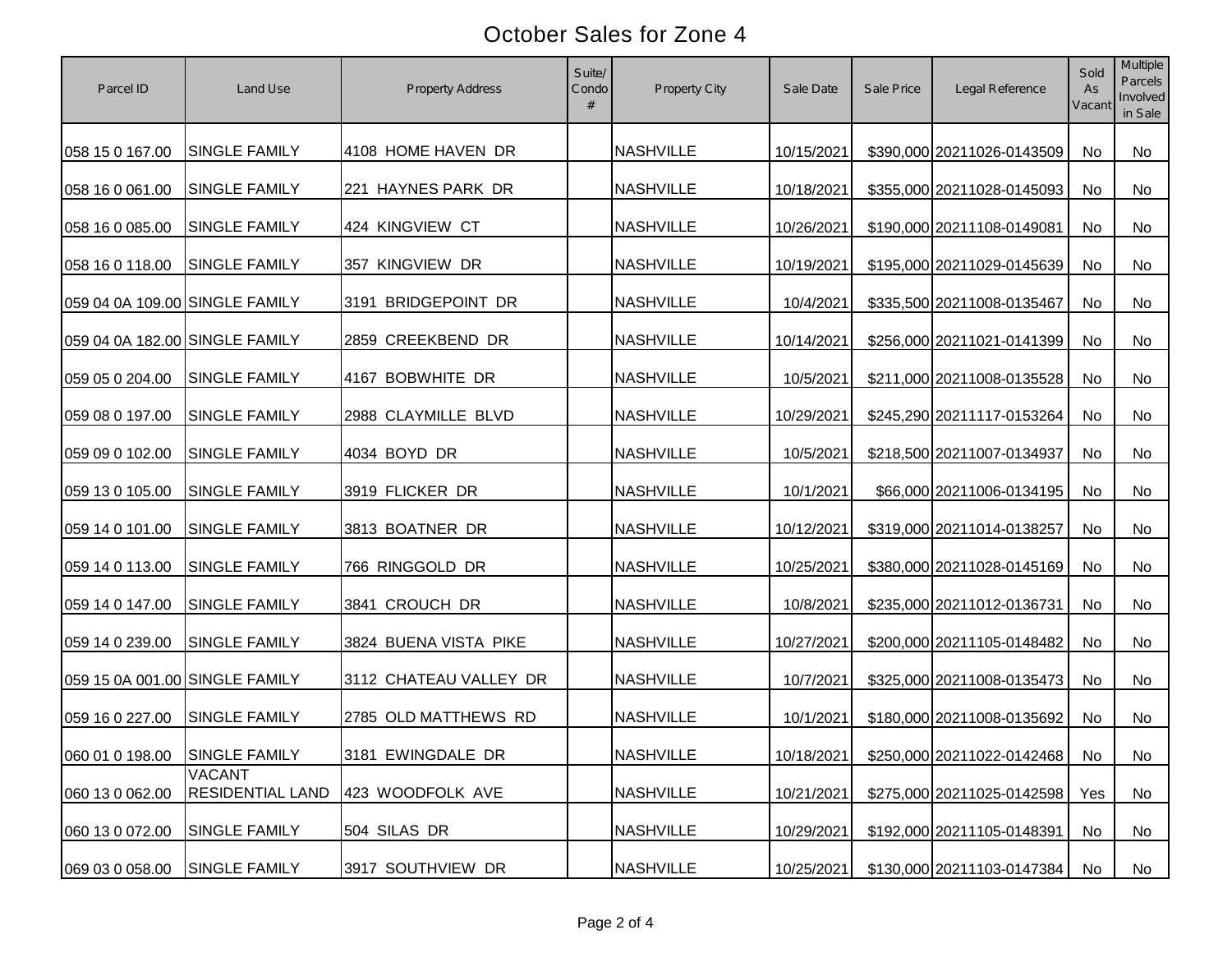| Parcel ID                     | Land Use                                 | <b>Property Address</b> | Suite/<br>Condo | <b>Property City</b> | Sale Date  | Sale Price | Legal Reference                         | Sold<br>As<br>Vacant | <b>Multiple</b><br><b>Parcels</b><br>Involved<br>in Sale |
|-------------------------------|------------------------------------------|-------------------------|-----------------|----------------------|------------|------------|-----------------------------------------|----------------------|----------------------------------------------------------|
| 069 04 0 020.00               | <b>SINGLE FAMILY</b>                     | 4009 MEADOW RD          |                 | <b>NASHVILLE</b>     | 10/25/2021 |            | \$315,000 20211027-0144412              | <b>No</b>            | <b>No</b>                                                |
| 069 15 0 027.00               | <b>SINGLE FAMILY</b>                     | 1512 E STEWARTS LN      |                 | <b>NASHVILLE</b>     | 10/18/2021 |            | \$516,000 20211020-0141082              | No                   | No                                                       |
| 070 02 0 044.00               | <b>VACANT</b><br><b>RESIDENTIAL LAND</b> | 0 OLD BUENA VISTA RD    |                 | <b>NASHVILLE</b>     | 10/8/2021  |            | \$825,000 20211012-0137054              | Yes                  | Yes                                                      |
| 070 02 0 046.00               | <b>VACANT</b><br><b>RESIDENTIAL LAND</b> | 0 W TRINITY LN          |                 | <b>NASHVILLE</b>     | 10/8/2021  |            | \$825,000 20211012-0137054              | Yes                  | Yes                                                      |
| 070 04 0 040.00               | <b>SINGLE FAMILY</b>                     | 2413 WHITES CREEK PIKE  |                 | <b>NASHVILLE</b>     | 10/28/2021 |            | \$151,500 20211103-0147240              | No                   | No                                                       |
| 070 05 0E 001.00 CONDO        | <b>RESIDENTIAL</b>                       | 2605 ALPINE PARK AVE    |                 | <b>NASHVILLE</b>     | 10/8/2021  |            | \$499,000 20211013-0137576              | No                   | No                                                       |
| 070 05 0F 002.00 CONDO        | <b>RESIDENTIAL</b>                       | 3220 B ALPINE AVE       |                 | <b>NASHVILLE</b>     | 10/7/2021  |            | \$600,000 20211015-0138780              | No                   | No                                                       |
| 070 06 0 029.00               | <b>VACANT</b><br><b>RESIDENTIAL LAND</b> | 1107 W TRINITY LN       |                 | <b>NASHVILLE</b>     | 10/8/2021  |            | \$320,000 20211012-0137284              | Yes                  | No                                                       |
| 070 06 0 030.00               | <b>VACANT</b><br><b>RESIDENTIAL LAND</b> | 1105 W TRINITY LN       |                 | <b>NASHVILLE</b>     | 10/8/2021  |            | \$825,000 20211012-0137054              | Yes                  | Yes                                                      |
| 070 07 0K 001.00 CONDO        | <b>RESIDENTIAL</b>                       | 921 A YOUNGS LN         |                 | <b>NASHVILLE</b>     | 10/1/2021  |            | \$630,375 20211022-0142013              | No                   | <b>No</b>                                                |
| 070 07 0P 021.00 CONDO        | <b>RESIDENTIAL</b>                       | 970 G YOUNGS LN         |                 | <b>NASHVILLE</b>     | 10/1/2021  |            | \$730,000 20211006-0134182              | No                   | <b>No</b>                                                |
| 070 08 0A 002.00 CONDO        | <b>RESIDENTIAL</b>                       | 1006 FREE SILVER RD     |                 | <b>NASHVILLE</b>     | 10/5/2021  |            | \$510,000 20211008-0135409              | No                   | <b>No</b>                                                |
| 070 09 0 151.00               | <b>VACANT</b><br><b>RESIDENTIAL LAND</b> | 3219 ALPINE AVE         |                 | <b>NASHVILLE</b>     | 10/1/2021  |            | \$265,825 20211005-0133858              | Yes                  | <b>No</b>                                                |
| 071 05 0 096.00               | <b>SINGLE FAMILY</b>                     | 1904 HAYNES ST          |                 | <b>NASHVILLE</b>     | 10/25/2021 |            | \$615,000 20211027-0144280              | No                   | <b>No</b>                                                |
| 071 05 0 163.00               | <b>SINGLE FAMILY</b>                     | 1825 MEADE AVE          |                 | <b>NASHVILLE</b>     | 10/13/2021 |            | \$344,000 20211021-0141319              | No                   | <b>No</b>                                                |
| 071 10 0 205.00               | <b>SINGLE FAMILY</b>                     | 1307 KATIE AVE          |                 | <b>NASHVILLE</b>     | 10/4/2021  |            | \$373,980 20211005-0134005              | No                   | <b>No</b>                                                |
| 071 14 0 081.00 SINGLE FAMILY |                                          | 114 B FERN AVE          |                 | <b>NASHVILLE</b>     |            |            | 10/29/2021 \$1,325,000 20211109-0149668 | No                   | No                                                       |
| 071 14 0U 001.00 CONDO        | <b>RESIDENTIAL</b>                       | 532 WEAKLEY AVE         |                 | <b>NASHVILLE</b>     | 10/22/2021 |            | \$650,000 20211026-0143575              | No                   | No                                                       |
| 071 14 0U 002.00 CONDO        | <b>RESIDENTIAL</b>                       | 534 WEAKLEY AVE         |                 | <b>NASHVILLE</b>     | 10/22/2021 |            | \$650,000 20211026-0143584              | No                   | No                                                       |
| 071 14 0U 003.00 CONDO        | <b>RESIDENTIAL</b>                       | 536 WEAKLEY AVE         |                 | <b>NASHVILLE</b>     | 10/22/2021 |            | \$650,000 20211026-0143586              | No                   | No                                                       |